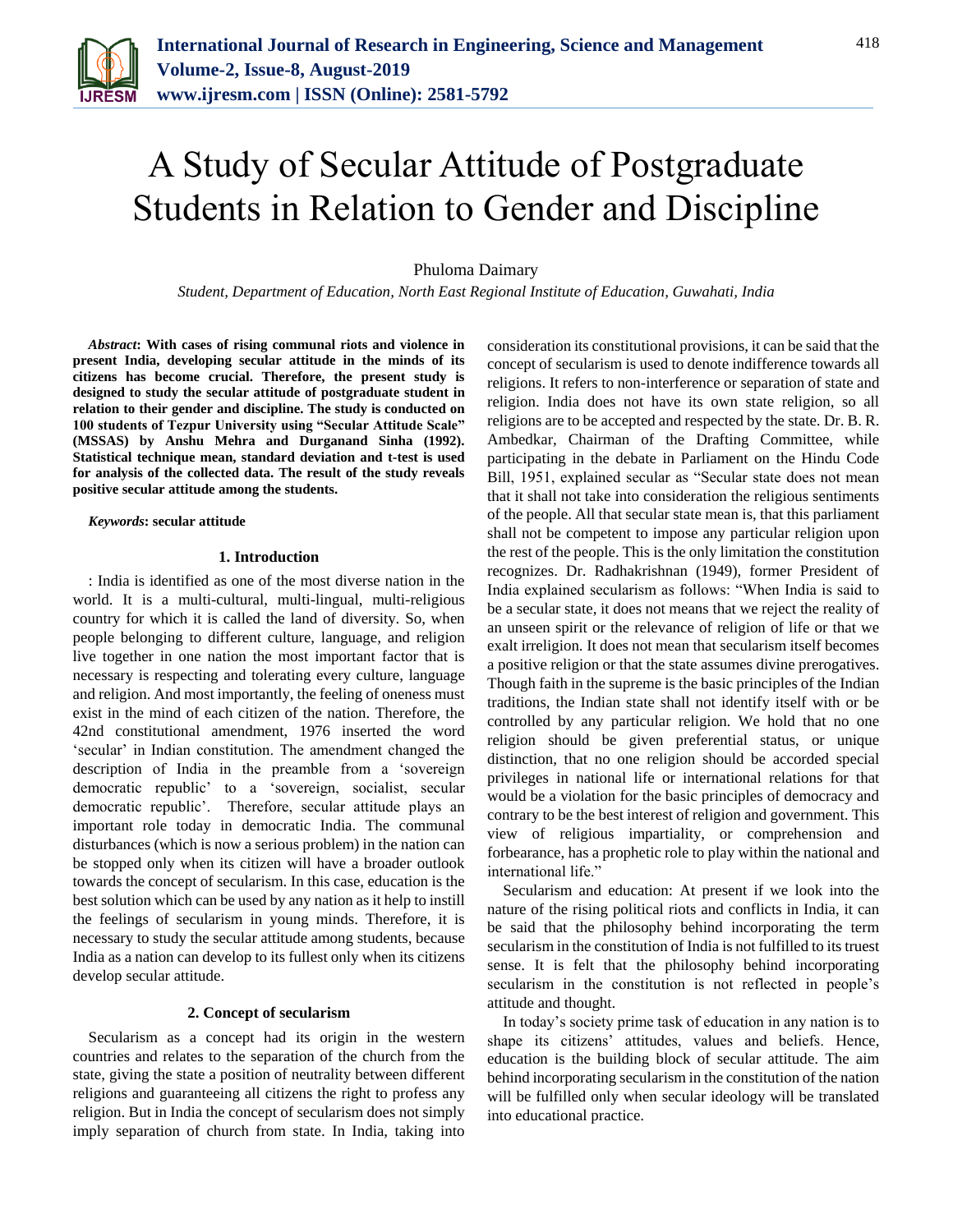

### **3. Review of related literature**

Ali (2017) in his qualitative study of secular attitude of Madrassa students revealed that majority of the selected Madarsa students are familiar with the meaning of secularism and they consider India as a secular state.

Kamble (2016) conducted a study on secular attitude among Indian youngsters which revealed that there is no difference in secular attitude and social change among Indian youngsters. Social change is associated with secular attitude. The study further suggested that education of secularism must be started from school level. Indian constitution must be the base of all education system. Government and funding agencies must motivate researchers for search of a real picture of Indian society and valuable information about secularism.

Kumar (2016) measured the secular attitude of higher secondary students. The findings of the study stated that there is no significant difference in the secular attitude of higher secondary students on the basis of gender, locality of institution, type of institution, medium of instruction, parental qualification, residence of students, mode of schools and type of family.

Singh and Singh (2015) conducted a study on secularism in relation to gender and religion. The findings of the study revealed that boys and girls showed similar level of secularism. Christian group showed more secularism than Muslims.

Ali and Kishore (2014) studied secular attitude of Madarsa students and revealed that the Madarsa students possess average secular attitude.

Ashrafi and Govil (2013) attempted to measure the secular attitude of undergraduate students belonging to two major communities (Muslims and Non-Muslims) residing in India. They found that secular attitude of students are influenced by certain demographic variables like religion, parental education, and living place. The study also revealed that attitude of teachers and administrators, treatment of teacher to the subject, relationship of teacher with the colleague and a democratic environment of the campus may also influence the mindset of the learner.

Malingam and Visvanathan (2011) conducted a study on secular attitude and attitude towards discipline of professional college students. The study revealed that no significant relationship exists among professional college students between secular attitude and attitude towards discipline.

## **4. Objectives of the study**

- To study the secular attitude of the post-graduate students.
- To compare the level of secular attitude among the male and female post-graduate students.
- To compare the level of secular attitude of post-graduate students in relation to their disciplines.

## **5. Hypothesis**

The post-graduate students possess positive secular attitude.

- There is no significant difference in the level of secular attitude between the male and female post-graduate students.
- There is no significant difference in the level of secular attitude of the post-graduate students based on the discipline.

### **6. Methodology**

*Method of study:* Descriptive Survey Method is used in the study.

*Sample:* For studying the secular attitude of postgraduate students, 100 post-graduate students were selected as sample from the total population keeping in mind the demographic variables. 10 male and 10 female students were selected as sample for the study from the department of Sociology, Mass Communication and Journalism, Cultural Studies, and Social Work. 7 male and 13 female students were selected as sample for the study from the department of Education. Purposive sampling technique was adopted for selection of required sample.

*Tool used:* 'Secular Attitude Scale' developed by Dr. Anshu Mehra and Prof. Durganand Sinha was used for collection of data.

*Procedure:* To study the secular attitude of post graduate students, the researchers administered the secular attitude scale on the selected sample group. After collection of data, the data is scored according to the scoring system as mentioned in the manual. Then the score obtained were analysed with mean, SD, and t-test to meet the objectives and test the hypotheses of the study.

### **7. Analysis of data and discussion**

The data was analysed by mean, standard deviation and ttest.

*Hypothesis no. 1:* The Postgraduate students possess positive secular attitude.

Table 1 Statistical Constants based on the Scores of Secular Attitude for entire samples

| samples          |               |  |          |  |  |  |  |  |
|------------------|---------------|--|----------|--|--|--|--|--|
| 'ariable         |               |  | Mean     |  |  |  |  |  |
| Secular attitude | $100^{\circ}$ |  | 78<br>20 |  |  |  |  |  |

### *Interpretation:*

The table 1 indicates the statistical constants (Mean value and Standard deviation value) of the total score of secular attitude of postgraduate students. From the table, it is observed that the overall mean of secular attitude of postgraduate students is 129.78 and Standard Deviation is 11.31. It is observed that the mean 129.78 is high, therefore, the hypothesis that the postgraduate students possess positive secular attitude is retained.

*Hypothesis no. 2:* There is no significant difference in secular attitude between male and female post-graduate students.